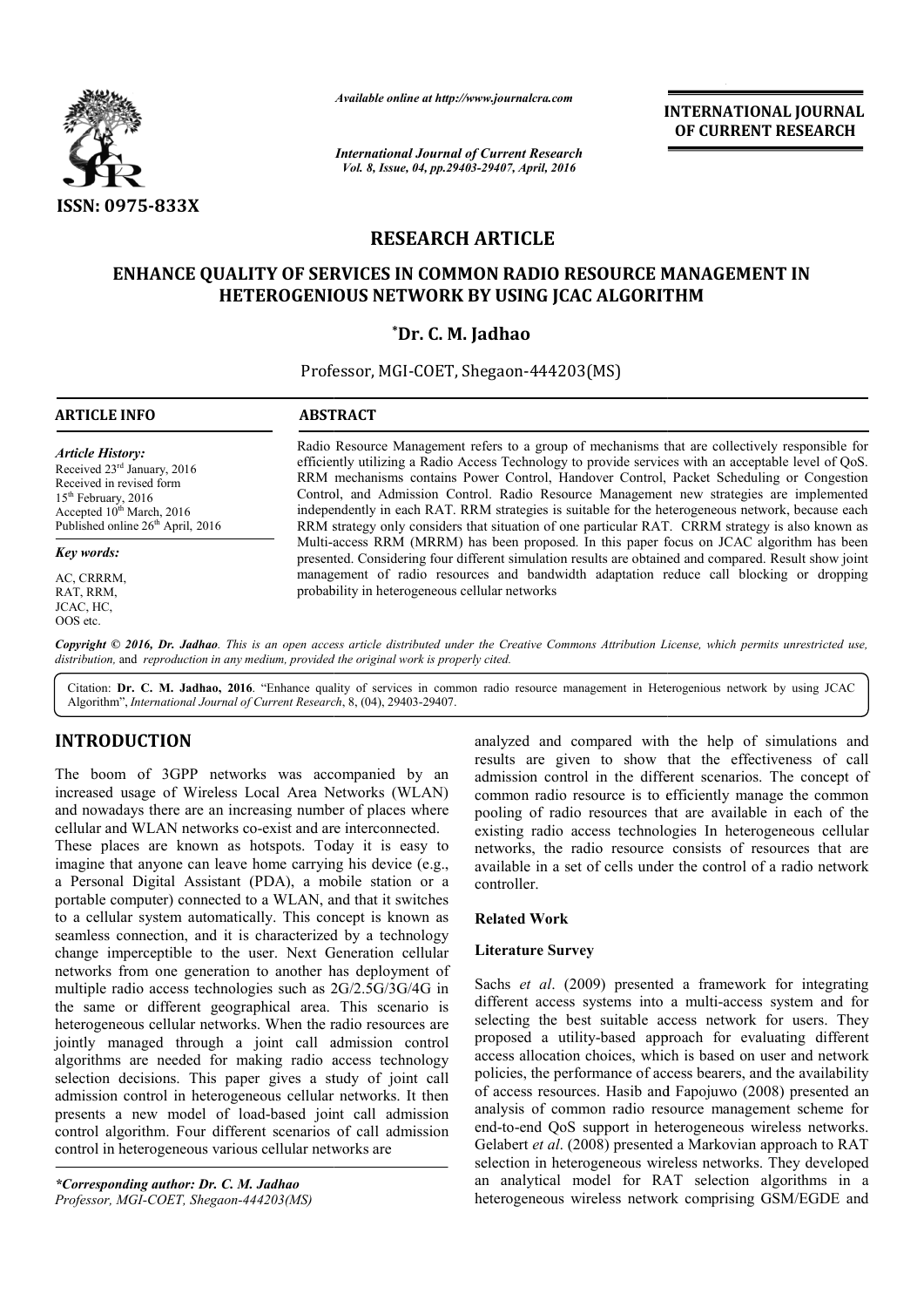UMTS. The proposed algorithm selects just one RAT for each call. Song and Zhuang (2009) proposed a load-sharing call admission control scheme for voice and data services in an integrated cellular/WLAN network. In the proposed scheme, voice calls are preferably admitted to the cellular network, whereas data calls are admitted into both cellular and WLAN. Falowo and Chan (2007) proposed an adaptive JCAC and bandwidth management scheme for heterogeneous wireless networks with collocated cells. They developed an analytical model for the proposed scheme and evaluated its performance in terms of new call blocking probability (NCBP), handoff call dropping probability, and resource utilization.

#### **Objective**

Guarantee the QOS requirements (data rate, delay, and packet loss) of accepted calls.

- Minimize number vertical handoffs, uniformly distribute network load as much as possible,
- Minimize call blocking/dropping probability,
- Maximize operators' revenue,
- Maximize radio resource utilization

#### **Motivation**

These motivations are (1) limitation of a single radio access technology (2) users' demand for advanced services and complementary features of different Radio Access Technology, and (3) Evolution of a new wireless technology. Every RAT is limited in one or more of the following: data rate, coverage, security levels, types of services and quality of service it can provide

### **Problem Statement**

The coexistence of different cellular networks in the same and different geographical area necessary Common radio resource management for enhanced quality of service provisioning and efficient radio resource utilization. The concept of CRRM arises in order to efficiently manage the common pool services radio resources that are available in each of the existing radio access technologies RAT. In heterogeneous cellular networks, the radio resource consists of resources that are available in a set of cells under the control of a radio network controller and a base station controller.

### **Existing system**

A new wireless networks are used radio resource management algorithms are responsible for efficient and effective utilization of the air interface resources in order to integrated guarantee of quality services maintain the planned coverage area, and offer high capacitive. In distributed cellular networks, radio resource can be independently managed as shown in Figure 1. Jointly managed as shown in Figure 2. Joint management of radio resources enhances quality of service and improves overall radio resource utilization in heterogeneous cellular networks. With joint radio resource management in heterogeneous cellular networks, mobile users will be able to communicate through any of the available radio access

technologies (RATs) and roam from one RAT to another, using multi-mode terminals.



**Fig. 1. Independent RRM in heterogeneous wireless networks**



**Fig. 2. Common RRM in heterogeneous wireless networks**



**Fig. 3. A typical two-RAT heterogeneous cellular network with co-located cells**

Availability of multi-mode terminals is very crucial for efficient radio resource management in heterogeneous wireless networks. A mobile terminal can be single-mode or multimode. A single-mode terminal has just a single RAT interface, and therefore can be connected to only one RAT in the heterogeneous wireless network. A multi-mode terminal has more than one RAT interface, and therefore can be connected to any of two or more RATs in the heterogeneous wireless network. As show in Figure 3, a subscriber using a two-mode terminal will be able to access network services through either of the two RATs. However, a subscriber using a single-mode terminal will be confined to a single RAT, and cannot benefit from joint radio resource management in the heterogeneous wireless network. In heterogeneous cellular networks, radio resources are managed by using algorithms such as joint call admission control algorithms, joint scheduling algorithms, joint power control algorithms, load balancing algorithms, etc.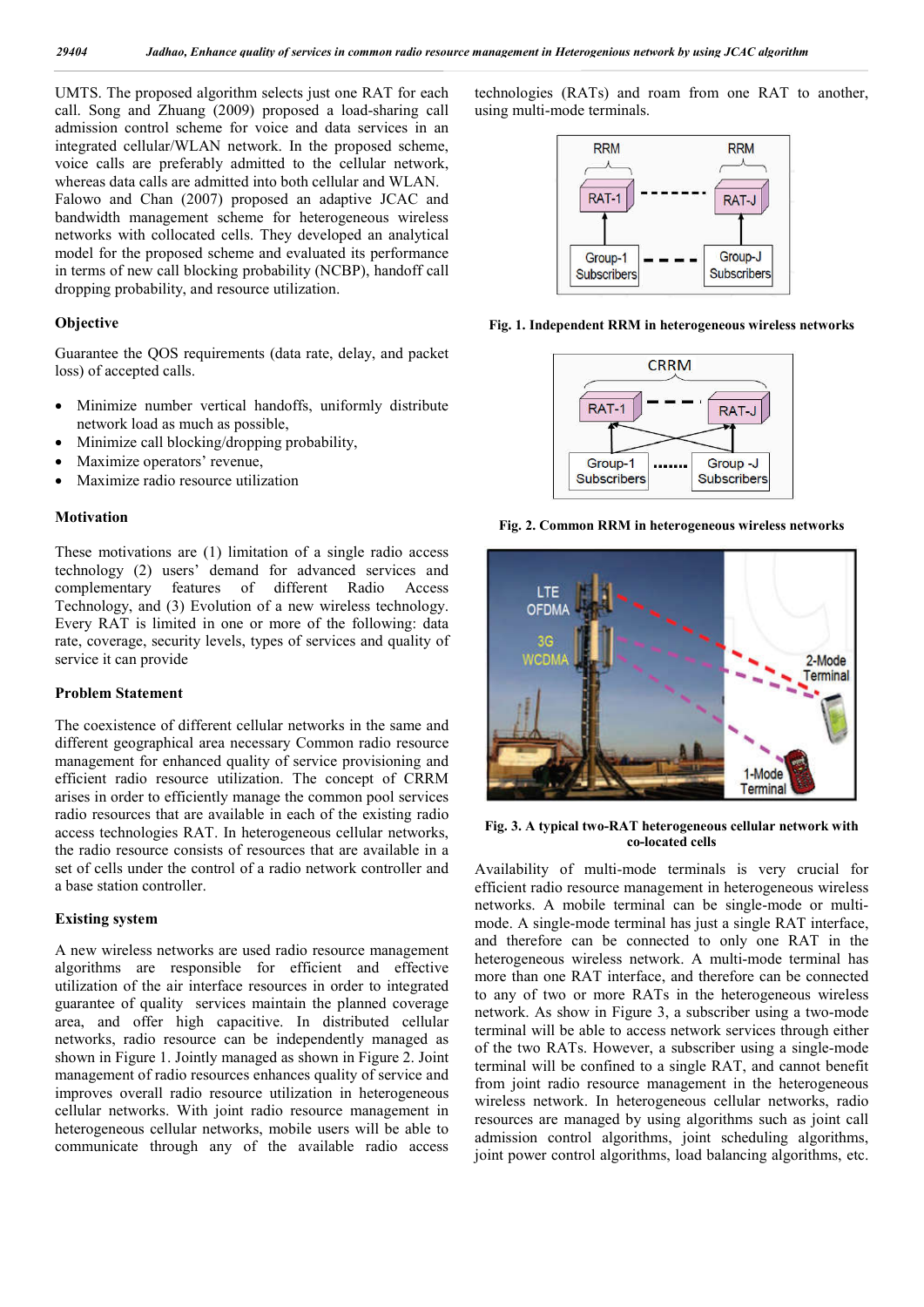This paper focuses on joint call admission control (JCAC) algorithms in heterogeneous cellular networks.

### **Movement from cell to cell**

In a cellular system, as the distributed mobile transceivers move from cell to cell during an ongoing continuous communication, switching from one cell frequency to a different cell frequency is done electronically without interruption and without a base station operator or manual switching. This is called the handover typically, a new channel is automatically selected for the mobile unit on the new base station which will serve it. The mobile unit then automatically switches from the current channel to the new channel and communication continues. The exact details of the mobile system's move from one base station to the other varies considerably from system to system. Fig 4 for how a mobile phone network manages handover. A service provider usually has limited coverage. Neighboring service providers can provide extended coverage through a roaming contract, enabling to have access to communication and to be reached where there is no coverage from its home service provider.



**Figure 4. Handover direction Joint Call Admission Control in Heterogeneous cellular networks**

### **Proposed Algorithm**

JCAC algorithm is one of the JRRM algorithms, which decides whether an incoming call can be accepted or not. It also decides which of the available radio access networks is most suitable to accommodate the incoming call. Figure 5 shows call admission control procedure in heterogeneous cellular networks.



**Fig. 5. Call admission control procedure in heterogeneous cellular networks**

A multi-mode mobile terminal wanting to make a call will send a service request to the JCAC algorithm. The JCAC scheme, which executes the JCAC algorithm, will then select the most suitable RAT for the incoming call.

#### **Proposed Methodology**

#### **RAT selection approaches used in JCAC algorithms**

RAT selection approaches have been proposed in this paper JCAC algorithms in heterogeneous cellular networks. Broadly classified as single or multiple criteria. Single-criterion for JCAC algorithms make call admission decisions considering one criterion, such as network load services cost and services class, random selection, path loss measurement, RAT layer and terminal. On the other hand side multiple criteria of JCAC algorithms used for RAT selection decisions based on combination of single or multiple criteria. The multiple criteria are combined using computational intelligent technique (such as fuzzy logic, Fuzzy-neural, Fuzzy MADM or noncomputational intelligent technique (such as cost function). Figure 5 the different approaches for different RAT selection decisions by JCAC algorithms.



**Fig 6. RAT selection decisions by JCAC algorithms**

## **JCAC Algorithm**

A joint call admission control (JCAC) algorithm is used for making call admission decisions. A number of JCAC algorithms have been proposed for heterogeneous wireless networks, and a review of these JCAC algorithms given in [4]. However, these JCAC algorithms block/drop an incoming call when none of the available individual RATs in the heterogeneous network has enough bandwidth to support the call. Consequently, high bandwidth-demanding calls are easily blocked or dropped in the network, especially during the peak hours.

#### **CRRM Methodology**

Basically CRRM concept is based on a two-tier Architecture RRM model consisting of CRRM and RRM entities as shown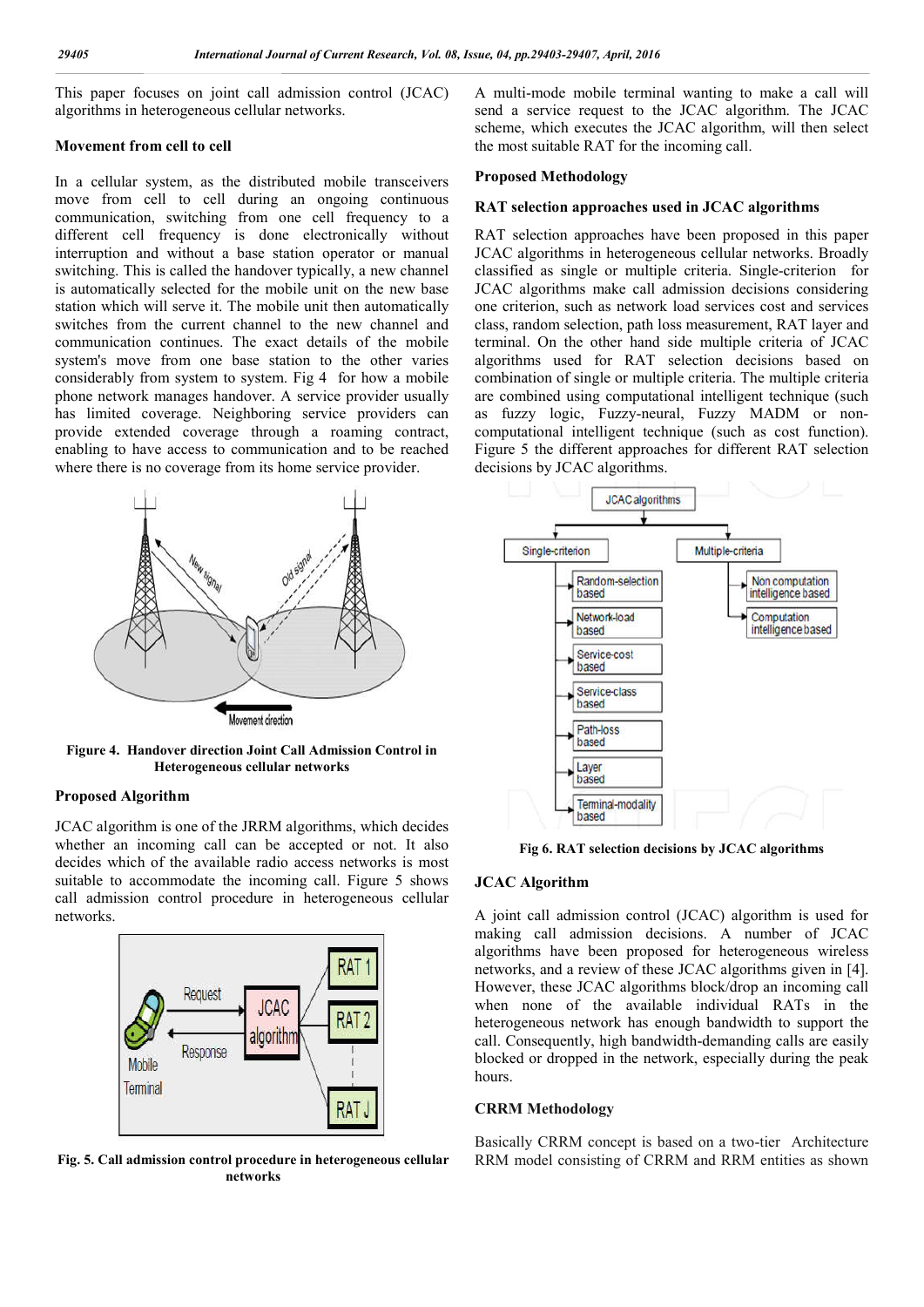in Fig 7. The RRM entity is located at the lower tier and manages RRU within a RAT. The CRRM entity is at the upper tier of the two tier RRM model. It controls a number of RRM entities and can communicate with other CRRM entities. Based on the information gathered from different controlling RRM entities, the CRRM entity is able to know the RRU availability of multiple RATs technology and allocate a user to the most suitable RAT. The interactions between RRM and CRRM entities used two basic functions. The first function is referred to as the information reporting function, which allows RRM entities to access relevant information to their controlling CRRM entity. The information reporting can be performed either periodically triggered by an event. The reported information contains static cell information cell relations, capabilities and capacities provide efficient quality of sevices, maximum bit rate for a given services and dynamic cell information cell load or received power level, transmit power level, and interference measurements, etc.



**Fig. 7. Two-tier RRM model**

In the JCAC schemes reviewed above, the possibility of splitting scalable calls and selecting multiple RATs for scalable calls in heterogeneous wireless networks were not considered. Therefore, this article focuses on the above topic.

- Select a single RAT or multiple RATs for each call in the heterogeneous wireless.
- Degrade ongoing adaptive call(s) to the allowable minimum basic bandwidth unit, if necessary, to admit an incoming call.
- Reduce call blocking/dropping probability through multiple RAT selection.
- Prioritize handoff calls over new calls, and
- Guarantee the QoS requirement of all admitted calls.

In wireless networks, dropping an ongoing call is more annoying to users than blocking a new call. Therefore, handoff calls are usually prioritized over new calls. The proposed JCAC algorithm prioritizes handoff calls over new calls by using different rejection thresholds for new and handoff calls. The contributions of this article are twofold. First, a JCAC algorithm for reducing call blocking/dropping probability in heterogeneous wireless networks is proposed. Second, an analytical model is developed for the proposed scheme, and its performance is evaluated in terms of NCBP and handoff call dropping probability. To the best of authors' knowledge, this is the first JCAC scheme using multiple RAT selection and scalable call splitting for reducing call blocking/dropping probability in heterogeneous wireless networks. Figure 8 shows the stages of the proposed JCAC algorithm. For a nonadaptive call, the proposed JCAC algorithm attempts to admit the call into a single RAT (Fig 8). If the call cannot be admitted into any of the available RATs because of insufficient bbu, the JCAC algorithm attempts to degrade some ongoing adaptive call(s) (to the allowable minimum bbu) in order to free some bbu for the incoming call. If there is no sufficient bbu to accommodate the incoming call in any of the available RATs after degrading the ongoing new calls to the allowable minimum bbu, the JCAC algorithm rejects the incoming call.



**Fig. 8. Stages of the proposed JCAC algorithm**

#### **Conclusion**

The proposes a JCAC scheme that reduces call blocking/dropping probability by selecting multiple RATs for an incoming call when none of the available single RATs has enough bandwidth to accommodate the incoming call. The JCAC algorithm is designed to simultaneously achieve the following objectives in heterogeneous wireless networks.

Now a day's coexistence of multiple cellular networks in the same geographical area has enabled more efficient utilization of radio resources and enhanced quality services and provide through joint radio resource management. Joint call admission